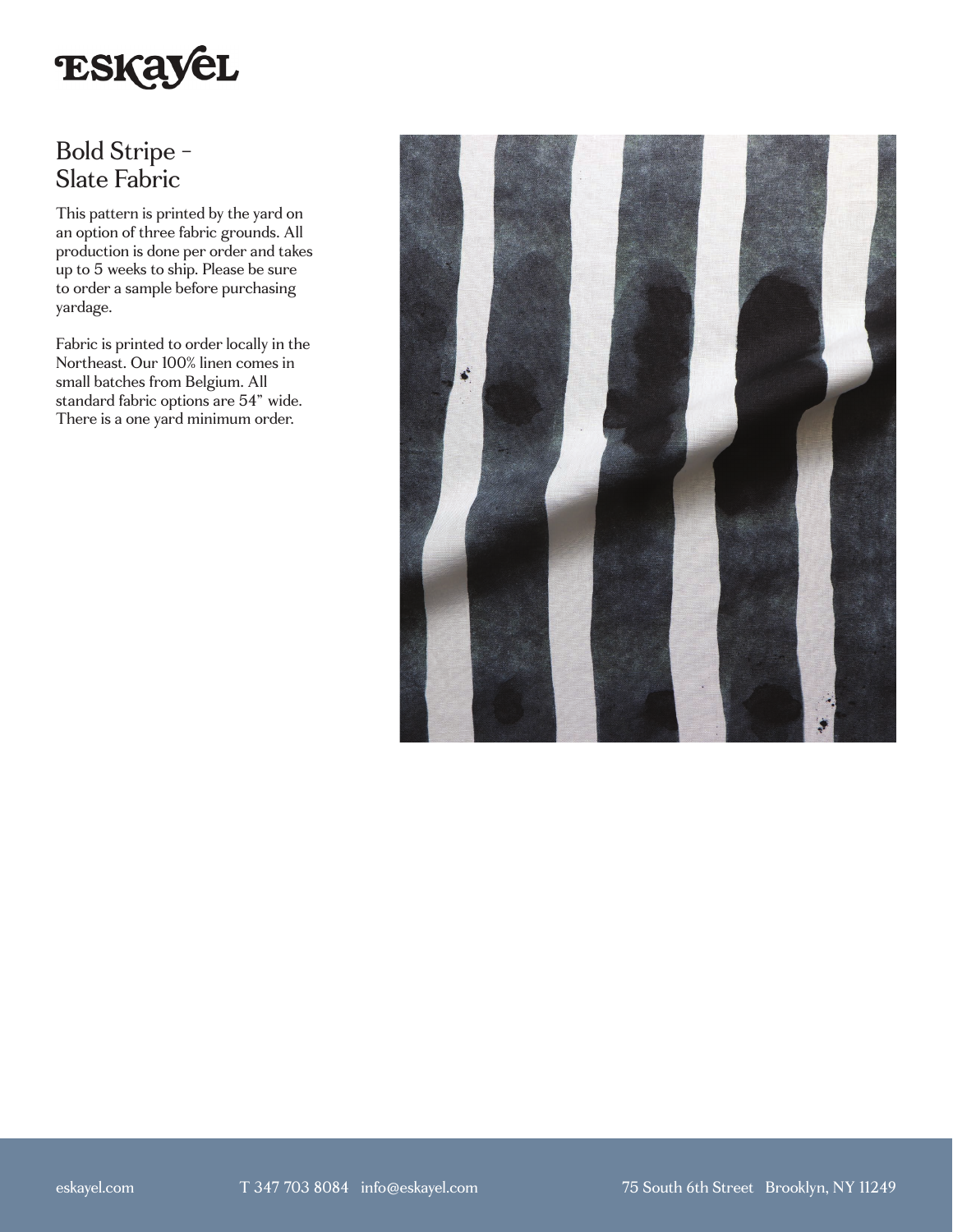

| Vertical Repeat   | 60 <sup>"</sup>       |
|-------------------|-----------------------|
| Horizontal Repeat | 27"                   |
| Fabric Width      | 54" (137.2 cm)        |
| Fabric Length     | by the yard (91.5 cm) |

| Pricing           | Sold by the yard; Price varies based on fabric ground                                             |
|-------------------|---------------------------------------------------------------------------------------------------|
| Selvage           | 1"                                                                                                |
| Sample Size       | 8.5" x 11" **If you are unsure of color or fabric choice please order a sample before purchasing. |
| Large Sample Size | $25" \times 25"$                                                                                  |

| Fabric Ground<br>Options | 50/50 linen cotton blend<br>100% oyster linen<br>100% heavyweight linen                         |
|--------------------------|-------------------------------------------------------------------------------------------------|
| Print Method             | Digital, pigment ink                                                                            |
| Delivery                 | 4-6 weeks **Rush Service subject to availability. Rush fee does not include expedited shipping. |

| Care          | Dry clean only                                                                                                                                                                                                                                                                                          |
|---------------|---------------------------------------------------------------------------------------------------------------------------------------------------------------------------------------------------------------------------------------------------------------------------------------------------------|
| Color & Scale | We always strive for color accuracy but please note that colors shown on the website are a repre-<br>sentation only. Please refer to the actual product sample. ** Also due to varying ink/print systems<br>wallpapers and fabrics of the same pattern are not always an exact match in color or scale. |
| Made In       | <b>USA</b>                                                                                                                                                                                                                                                                                              |